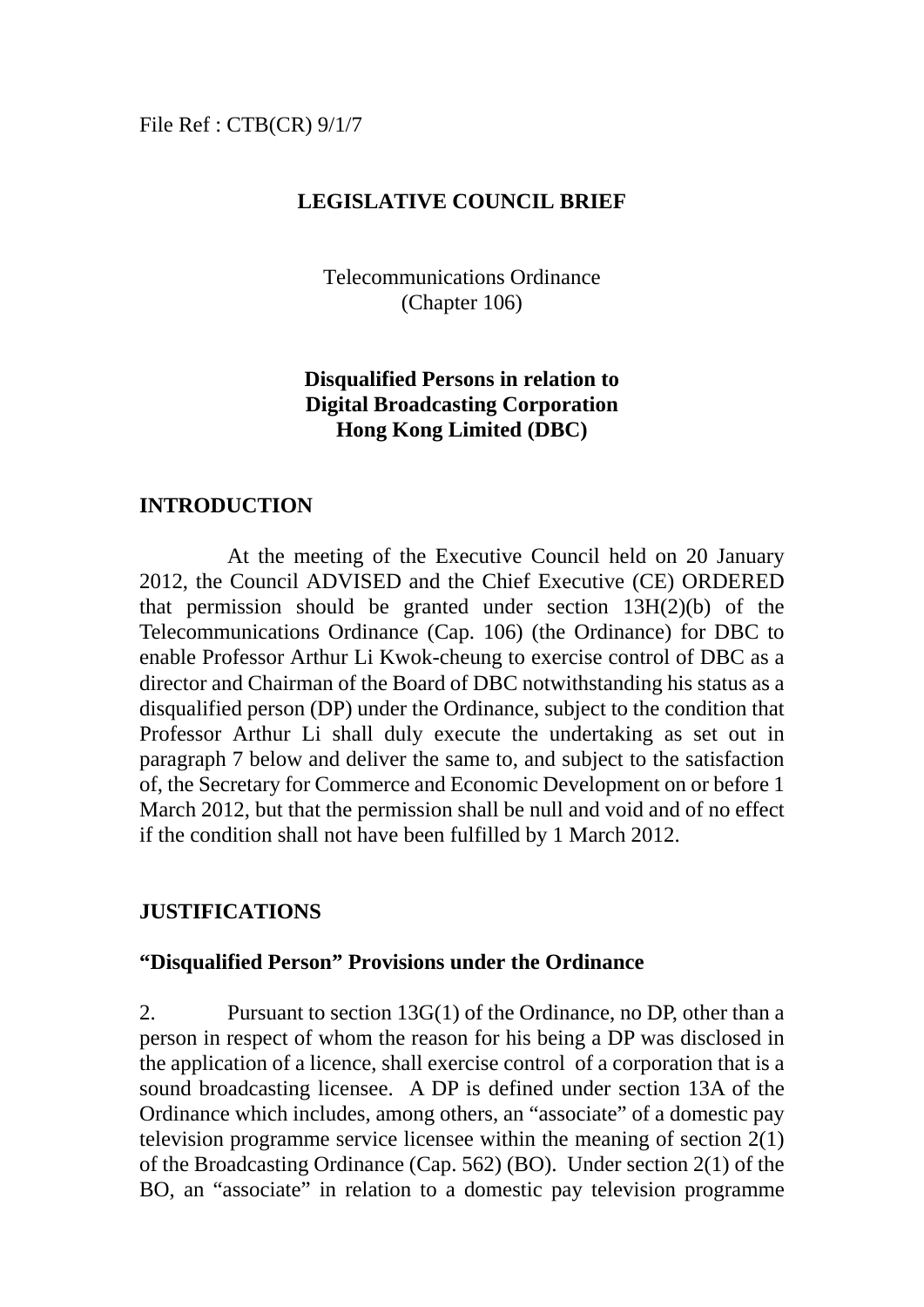service licensee means, among others, a director of an associated corporation of the licensee and a relative of the director. Section 13H(2) of the Ordinance provides that on the application of a sound broadcasting licensee, the CE in Council may, if he is satisfied that the public interest so requires, permit the licensee to enable a DP to exercise control of the licensee. The purpose of the above provisions is to minimise the risks of media concentration, conflict of interest and editorial uniformity across different media platforms.

## **DBC's Application**

3. DBC holds a sound broadcasting licence, granted by the CE in Council in March 2011, to provide digital audio broadcasting (DAB) services for a validity period of 12 years. DBC has applied for the CE in Council's permission to enable Professor Arthur Li to exercise control as a director and Chairman of the Board of the company vide its series of  $correspondences<sup>(1)</sup>$ .

4. DBC submitted that Professor Arthur Li is a DP by virtue of his being an "associate" of PCCW Media Limited (PCCW Media), a domestic pay television programme service licensee. DBC submitted that Professor Arthur Li and Dr David Li Kwok-po are brothers. Dr David Li is currently an independent non-executive director of PCCW Limited (PCCW), which wholly owns PCCW Media through a number of intermediary companies and is an associated corporation of PCCW Media. Professor Arthur Li is therefore an "associate" of PCCW Media by virtue of his status as a relative<sup>(2)</sup> of a director (i.e. Dr David Li) of an associated corporation<sup>(3)</sup> (i.e. PCCW) of a domestic pay television programme service licensee (i.e.

- (a) by means of the holding of shares or possession of voting power in or in relation to that or any other corporation; or
- (b) by virtue of any powers conferred by the memorandum or articles of association regulating that or any other corporation,

 $\overline{(1)}$ This include DBC's letter of 18 July 2011, as supplemented by letters of 15 September 2011, 30 September 2011 and 17 November 2011 and 30 December 2011, and the company's email dated 10 January 2011.

<sup>(2)</sup> Under section 1(1) of Schedule 1 to the BO, "relative" in relation to an individual means, inter alia, the brother of the individual.

<sup>(3)</sup> Under section  $1(1)$  of Schedule 1 to the BO, "associated corporation" in relation to a voting controller, means, among others, a corporation which has influence over the voting controller being itself a corporation; and "influence", in relation to a corporation, means the power of a voting controller to ensure –

that the affairs of the first-mentioned corporation are conducted in accordance with the wishes of the voting controller.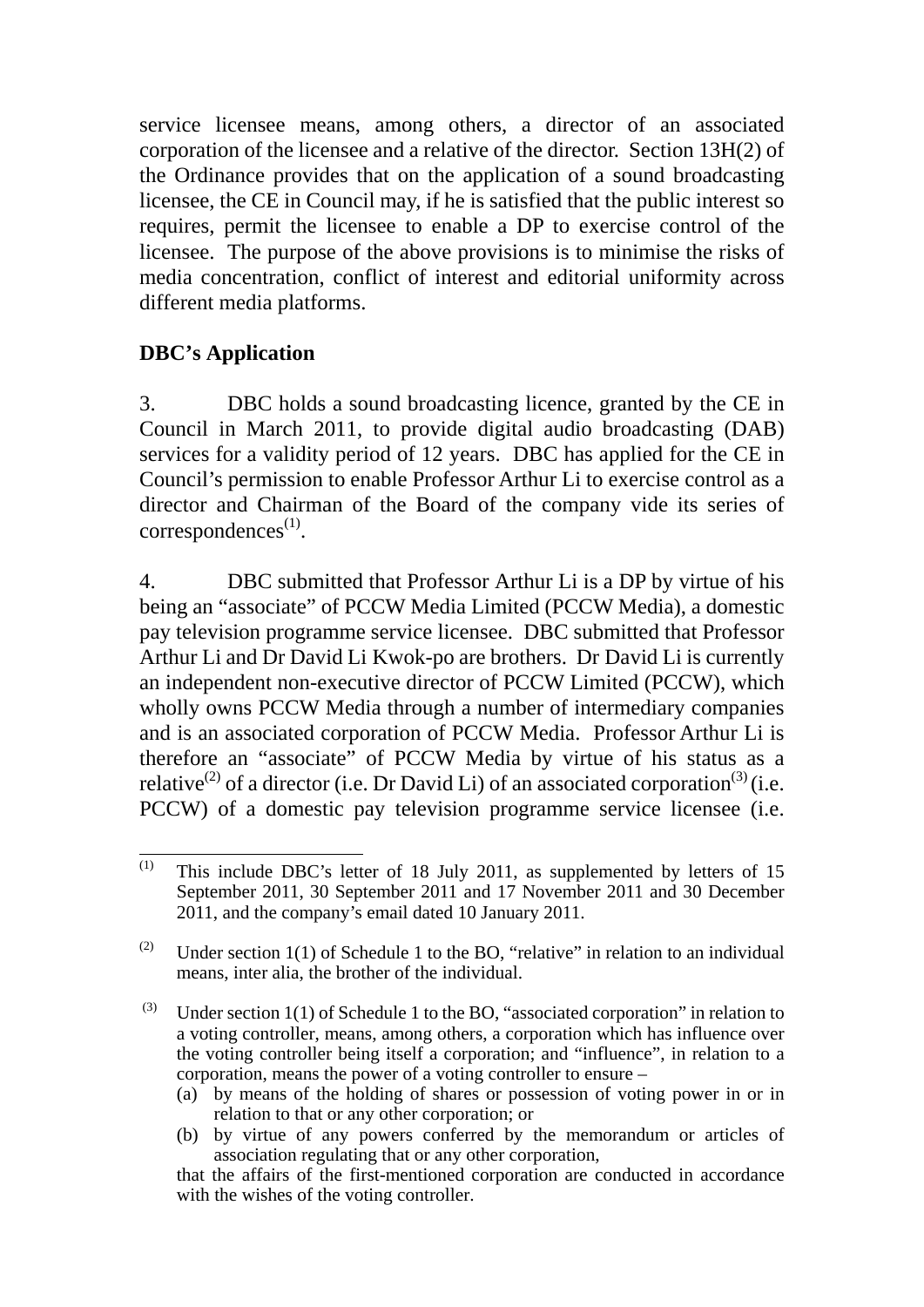PCCW Media). The appointment of Professor Arthur Li as director and Chairman of the company therefore requires the CE in Council's permission under section 13H(2) of the Ordinance.

5. Unlike the BO, the Ordinance does not specify the matters that should be taken into account when considering the public interest for the purpose of DP applications. There is a precedent in November 2010 when the CE in Council, in the context of considering applications for sound broadcasting licences to provide DAB service, considered the DP applications of Metro Broadcast Corporation Limited and Phoenix U Radio Limited. In that case, the CE in Council took into account the following criteria –

- (a) the effect on competition in the relevant service market;
- (b) the extent to which the audience will be offered more diversified programme choices;
- (c) the impact on the development of the broadcasting industry; and
- (d) the overall benefits to the economy,

These are the mandatory factors to be considered by the CE in Council pursuant to the BO in determining each application for DP to exercise control of a domestic free or pay television programme service licensee. In line with this precedent, similar reference was made to the BO in considering public interest in this application.

# **DBC's Justifications**

6. DBC's justifications in support of the application are set out in paragraphs 7 – 9 below.

## **(A) Effect on competition in the relevant service markets**

7. DBC submitted that Dr David Li is a non-executive director of PCCW and does not exercise any executive or managerial function in that company. DBC also submitted that Professor Arthur Li, if his appointment is approved by CE in Council, will oversee the operation of DBC as Chairman and member of the board of directors but will not participate in the daily operation of DBC. To further allay possible regulatory concern on cross-media control, DBC submitted that Professor Arthur Li agreed to give an undertaking that he will –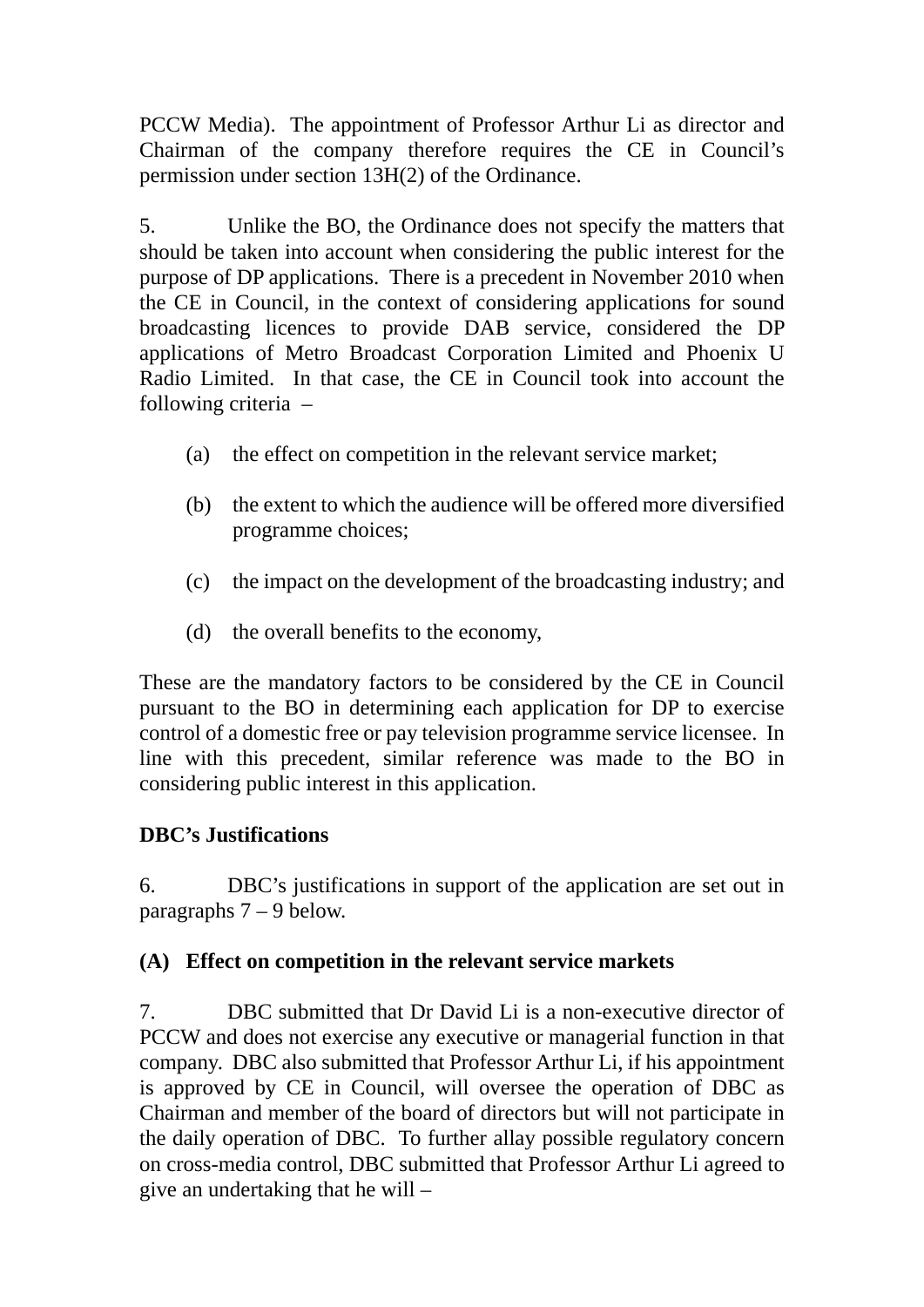- (a) act independently from any of his relatives in the media industry;
- (b) exercise due care and attention to avoid editorial uniformity across different media platforms (including PCCW Media specifically); and
- (c) abstain from discussions and decisions in connection with matters concerning both DBC and PCCW Media.

We will require Professor Arthur Li to submit a legally enforceable undertaking on or before 1 March 2012.

## **(B) Extent to which listeners will be offered more diversified programme choices**

8. DBC submitted that Professor Arthur Li's extensive experience in medicine, education and research, and relationship network with both local and global institutions in the academic and medical fields would enable him to provide professional advice on the medical and educational programmes of DBC, resulting in an enhancement of programme quality and more diversified programme choices to listeners.

## **(C) Impact on the development of the sound broadcasting industry and overall benefits to the economy**

9. DBC submitted that Professor Arthur Li has extensive network and experience in both public and business sectors. He is currently Deputy Chairman of The Bank of East Asia Limited $^{(4)}$  and an independent director of Shangri-La Asia Limited<sup> $(5)$ </sup>. He was Vice-chancellor of The Chinese University of Hong Kong from 1996 to 2002 and Secretary for Education and Manpower from 2002 to 2007. DBC submitted that Professor Li would bring to DBC substantial management know-how, expertise and opportunities to form strategic partnership with academic institutes and innovators promoting the development of DAB services. DBC also

 $(4)$ The Bank of East Asia Limited, a company listed on Hong Kong Stock Exchange, is principally engaged in provision of banking and related financial services. As at 15 November 2011, it had a market capitalisation of \$58 billion.

<sup>(5)</sup> Shangri-La Asia Limited, a company listed on Hong Kong Stock Exchange, is principally engaged in operation of hotels. As at 15 November 2011, it had a market capitalisation of \$45 billion.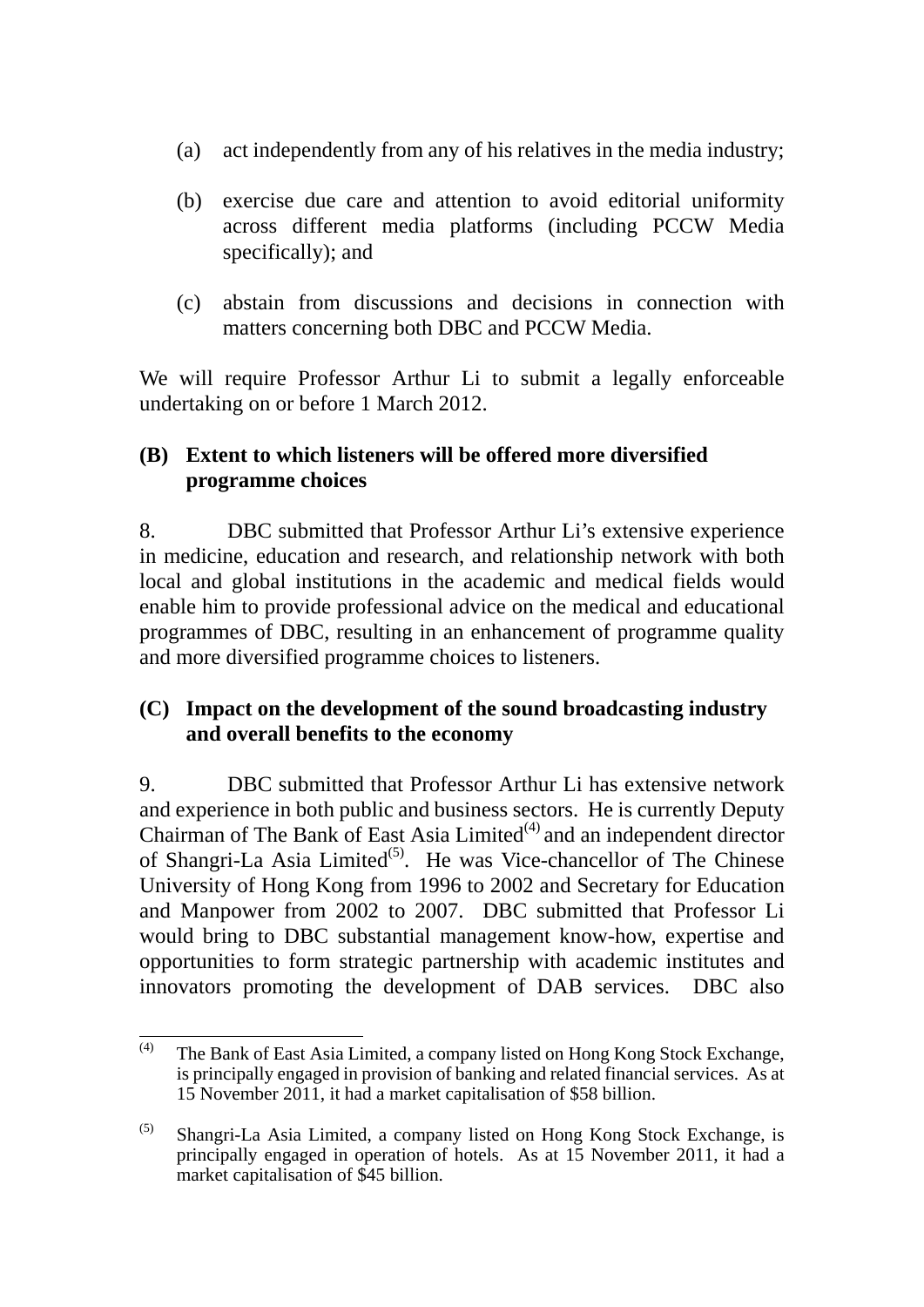submitted that the experience of Professor Li in the public sector will enable him to advise DBC on regulatory and compliance issues.

### **Our Assessment**

10. As regards the effect on competition in the relevant service markets, DBC and PCCW Media are operating in two distinct broadcasting markets (i.e. sound broadcasting and pay television respectively). They have different target audiences and are not in direct competition with each other. DBC and PCCW Media's positions in their respective markets are as follows –

- (a) DBC is one of the four new DAB operators and has just started to build its audience base from scratch $^{(6)}$ , as compared with the existing analogue licensees of the Hong Kong Commercial Broadcasting Company Limited and Metro Broadcast Corporation Limited; and
- (b) PCCW Media is a subscription television service operator in Hong Kong and had around 1 120 000 subscribers (43.9% market share) as at September 2011, as compared to 1 103 000 subscribers (43.3%) for Hong Kong Cable Television Limited, 168 000 subscribers (6.6%) for TVB Pay Vision Limited, and 159 000 subscribers (6.2%) for Hong Kong Broadband Network Limited $(7)$ .

Since DBC and PCCW Media are operating in two separate broadcasting markets, and Dr David Li as an independent non-executive director of PCCW does not have control or influence over the daily operation of PCCW or PCCW Media, the proposed appointment of Professor Arthur Li as a director and Chairman of DBC is unlikely to bring negative impact on the competition landscape in the sound broadcasting service or the markets for domestic pay television programme services or subscription television services.

11. As regards the diversification of radio programme choices, while Professor Li will not participate in the daily operation of DBC, he would

 $(6)$ (6) DBC commenced building an audience base in August 2011 when it soft-launched its DAB service.

 $(7)$  Hong Kong Broadband Network Limited's pay television service is provided on the Internet and does not require a licence under the BO.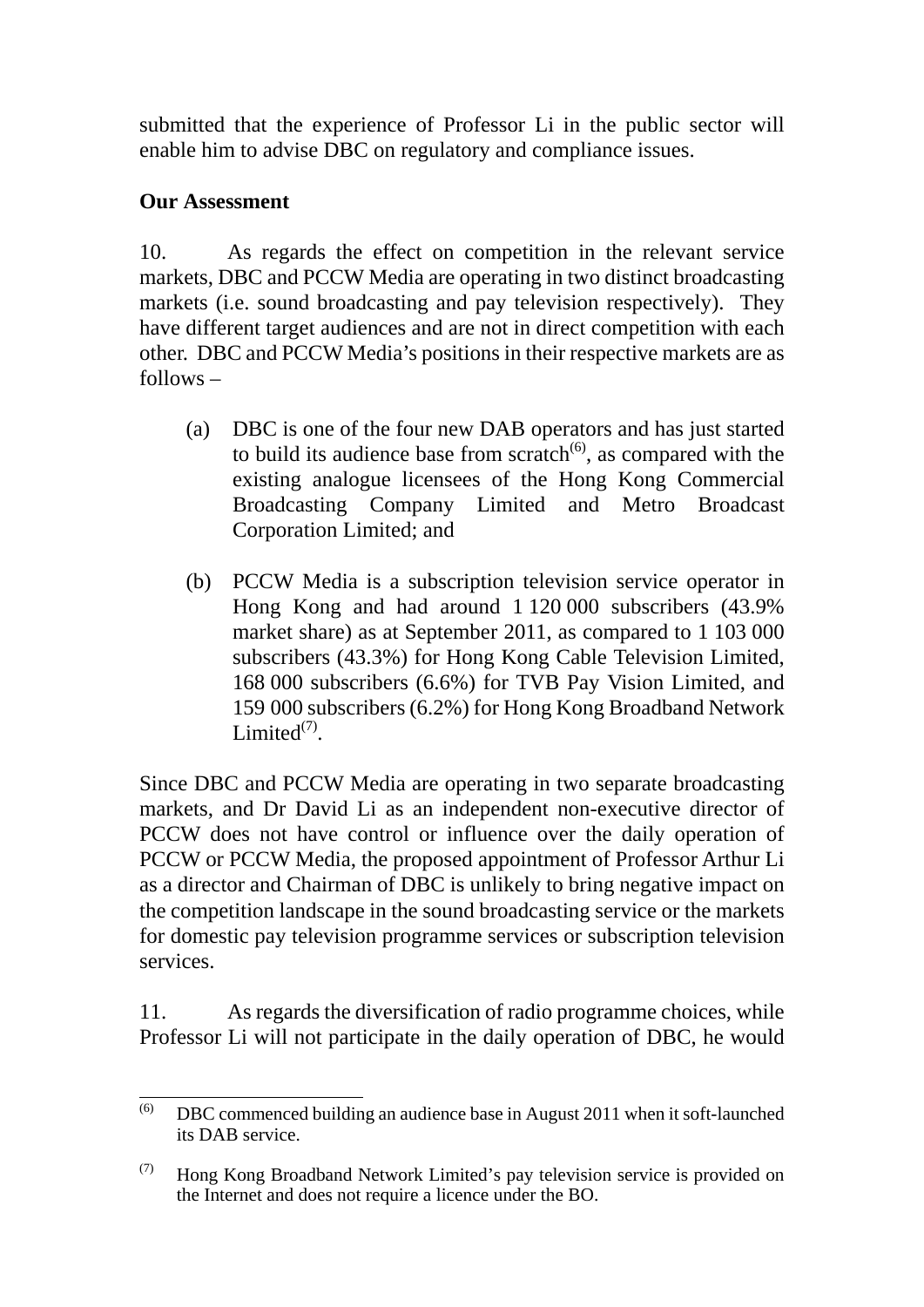offer solid and authoritative advice to the board on the programming strategy of  $DBC^{(8)}$ .

12. As regards the impact on the development of the sound broadcasting industry, Professor Arthur Li is one of the founding shareholders of DBC who had provided funding for the conduct of feasibility studies and technical trials of DAB before DBC was granted a licence to provide DAB service. DAB is a new service, and further injection of capital may be required. The roll-out of network and production of new programmes would also require significant resources and expertise in both execution and delivery. DBC is still a fledgling company, and good corporate governance, to which Professor Li's managerial experience will contribute, is instrumental to the future development of the company. Given Professor Li's connection, expertise and experience in the private and public sectors, DBC should benefit from his appointment as director and Chairman, which will in turn have a positive impact on the overall development of DAB in Hong Kong. Professor Li's relationship with a non-executive director of an associated corporation of a pay TV programme service licensee is not likely to adversely impact on the development of the sound broadcasting industry.

13. As regards the benefits to the economy, the broadcasting and programming sector contributed an estimated \$5.4 billion of value added to the economy in 2010, representing around 0.3% of GDP. The proposed appointment of Professor Arthur Li, notwithstanding his DP status, is not likely to have any adverse impact on the overall economy.

14. The above assessment shows that the proposed appointment of Professor Arthur Li as a director and Chairman of DBC is likely to provide more programme choice in the sound broadcasting service market, without undermining the competition landscape in the broadcasting industry. Professor Arthur Li is merely related to an independent non-executive director of PCCW, not PCCW Media. No person will hold dual directorship in DBC and PCCW Media. The risk of editorial uniformity or media concentration is low. The undertaking provided by Professor Arthur Li, mentioned in paragraph 7 above, should allay possible concern on cross-media control.

 $(8)$ In its licence application, DBC submitted that it would provide seven channels, viz, a Talk Radio Channel, an Ethnic Minorities Channel, a News & Market Update Channel, a Leisure Life Channel, a Community Service Channel and two music channels. On the Leisure Lifestyle Channel, DBC plans to provide programmes on healthcare and disease prevention for the grey-haired brigade, infant care, maternal health and childhood development and education.